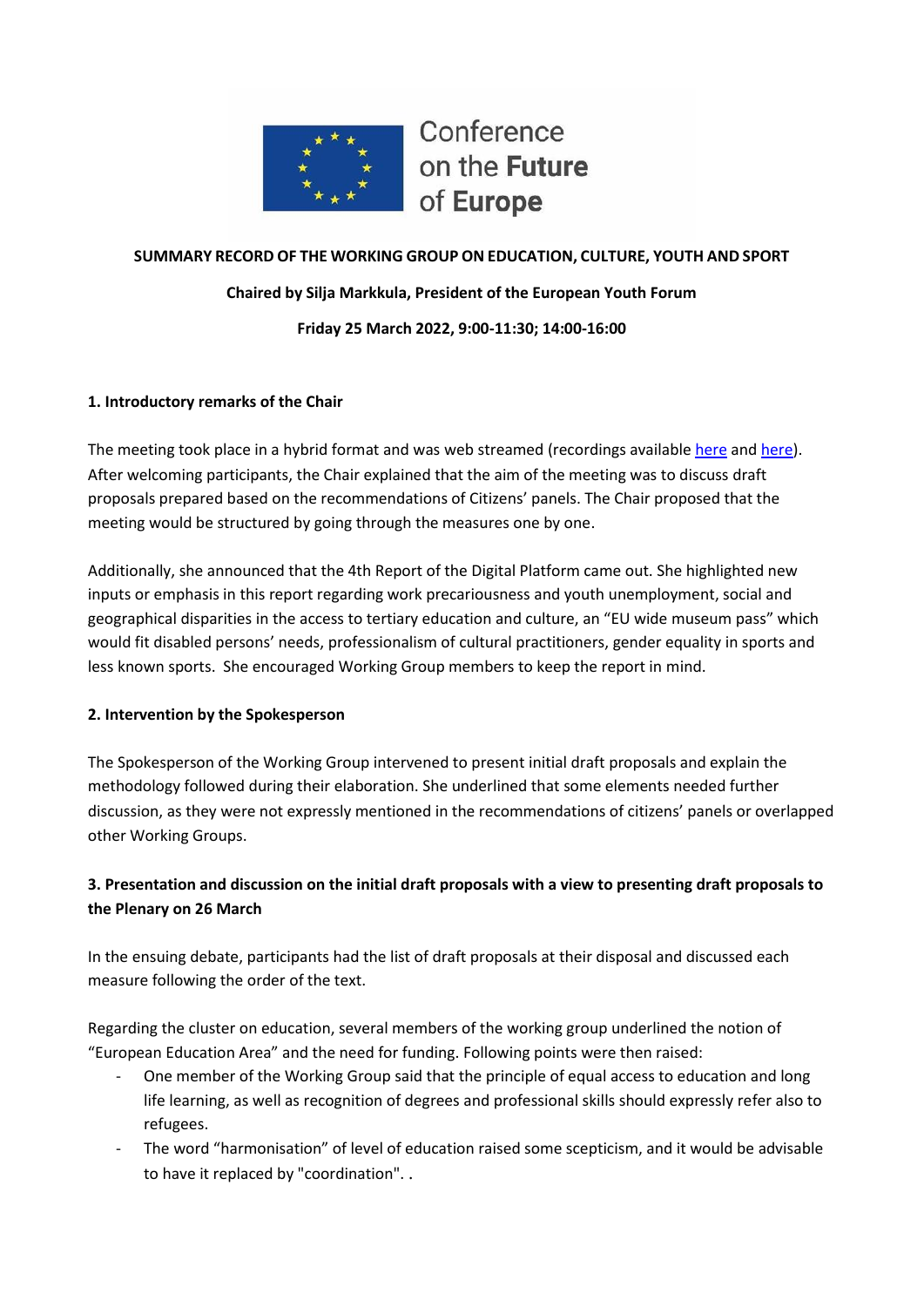- As stated in the ECP's recommendation, Member States should agree and adopt a certified minimum standard of education in core subjects commencing in primary school.
- The need for improving the mutual recognition of degrees, not to forget professional skills (for instance in the fields of environment and digital. A European framework for apprenticeships based on specific modules could also be mentioned.
- The proposals should state a right to training at the working place.
- The EU should champion the recognition of formal and informal learning, for example drawing on the example of the UNESCO's "city of learning award", and building upon the critical role that Sport associations as well as culture and youth organisations can play in this. In this context, these organisations themselves should be better recognised.
- Under development of future-proof education and life-long learning in Europe, several members in the Working Group insisted that there is a need for a comprehensive plan. Some of the suggested modifications included: complementing civic education with courses about European history, EU values and the EU's role in the world; referring to "STEAM" (including arts and humanities) rather than to STEM. There were also suggestions to combine all the measures concerning critical thinking and digital education within a same measure, with several adjustments: use a more specific term than "scepticism", refer to "media literacy" rather than to digital education, remove the reference to "disinformation" (which could be understood as an encouragement to censorship), and mention combatting bullying and racism..
- Regarding teaching techniques, a request to remove participative video games was made, or to refer to "gamification" instead of "video games".
- In regards to the training of teachers, it was suggested to mention their mobility through the Erasmus Plus programme and to create a platform giving access to teaching material and knowledge built up in Europe. Some participants called for teachers to have more of a mentoring role with students and to be more up to date with social media. It was also suggested to replace the term "support" by "evolve existing programmes" or "support systemic and continuing quality training".
- Under access to internet for all children and families, several suggestions of rewording were made, such as adding the term "broadband" and deleting the reference to the pandemic to keep the measure broad. Some speakers also called to extend the scope of the measure to all individuals, including for the purpose of work.
- Finally, in regards to the information platform for exchange of knowledge and experiences, several participants raised the idea of including solutions for young people and to move it to the cluster on youth. It was also suggested for the platform to gather information on all existing programmes and available opportunities.

For the cluster on youth issues, participants made the following comments under each measure:

- Regarding participation and representation of young people, some of the suggestions included: replacing the term "continent" by "European Union, adding "decision making" to "democratic processes", putting in place a systematic "Youth test system" in order to assess the impact of European legislation on young people (referenced in the latest platform report),. The idea of lowering down the voting age for European Parliaments elections, possibly with the wording of the European Parliament and under the condition of strengthening civic education and education on the EU in the curriculum was discussed in depth.
- Several speakers called for a more nuanced wording regarding "observatory visits" (which should never sound as a giving a green light to child labour) by: limiting the length of the visit, possibly removing the reference to subsidies, and linking these visits to a career guidance and mentoring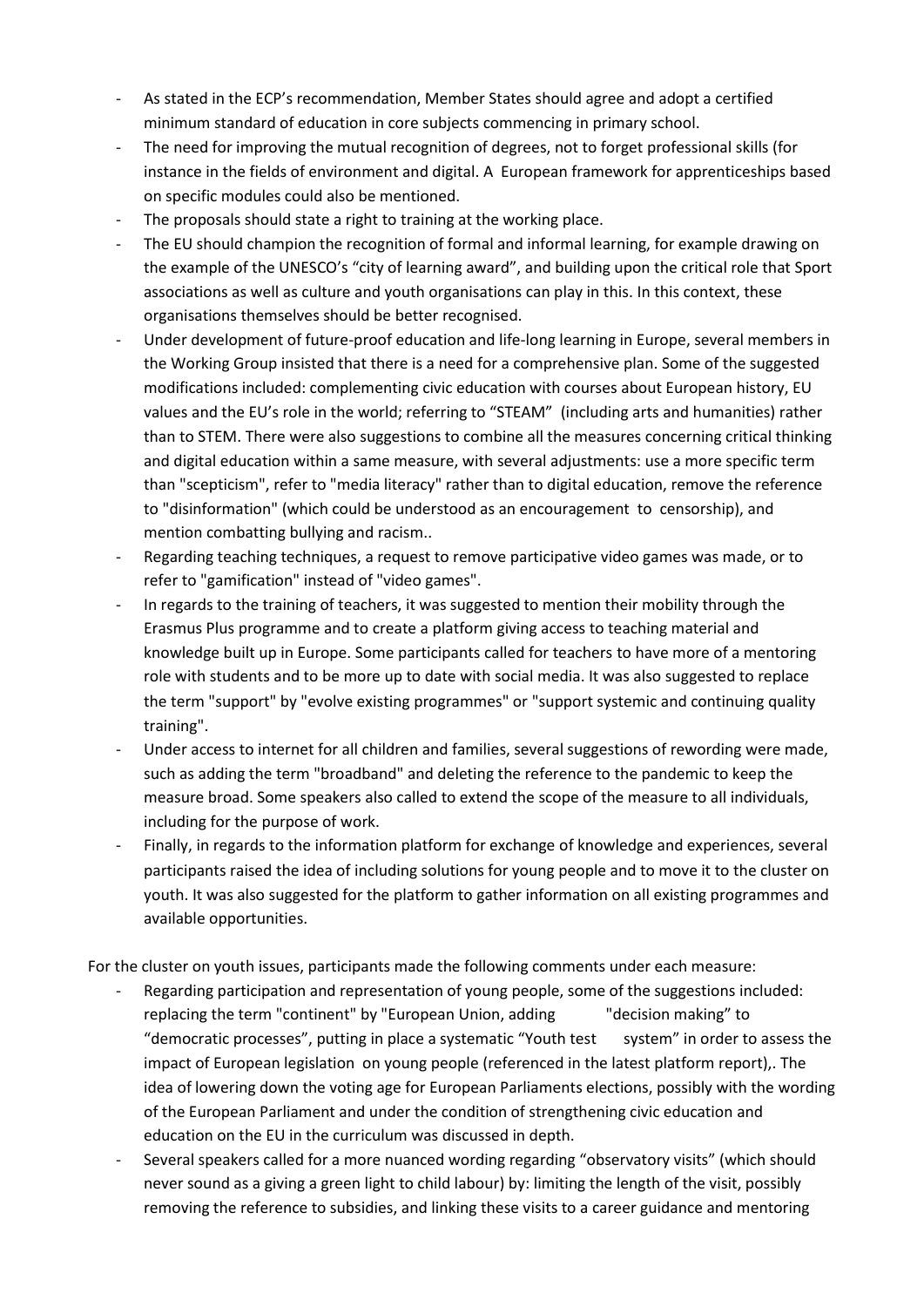framework as part of formal education. Additional ideas included creating a European civic service with mobility, encouraging dual formations, and addressing the European Youth Guarantee in a distinct measure.

- Under the compliance of jobs and internships to quality standards aspect, participants discussed the remuneration of internships. Support to banning unpaid internships was expressed within the Working Group, while paying attention to not reducing opportunities offered to young people, and the issue of internships within education would have to be further considered. An alternative could be to provide a public financial support to trainees.
- Volunteering activities, as distinct from jobs or internships would need to be promoted.
- In regards to equal access to social protection for young people, participants suggested to go further in terms of access to housing. Some members in the Working Group notably proposed to make housing or access to affordable housing a human right. A suggestion was made to foresee specific measures to protect orphans once they leave their orphanage due to their age.
- Under the prevention of brain drain, it was proposed that a country receiving an individual whose education was based on public funding could financially compensate the country of origin, although some members underlined the risk of undermining freedom of circulation in the EU. Another speaker suggested that "forced mobility" could be avoided by levelling wages across the EU.
- Finally, regarding crisis management measures targeting young people, a remark was made that scenarios could not be detailed as stated in the ECP's recommendation.

For the cluster on promotion of European identity, speakers raised the following points:

- The world "culture" is missing in the title of the cluster, which should also refer to diversity.
- Another idea to develop a "culture of exchange" would be the European Culture Pass.
- In regards to promotion of multilingualism, speakers expressed the view that a more nuanced wording is needed as, not only the requested C1 level in English appears unrealistic, but also learning the language of the immediate neighbours especially in cross border areas, or of the national minority within the country, could be equally important. Several speakers insisted on better protecting minority and regional languages, possibly through a binding instrument. In this context, the Council of Europe Framework Convention for the Protection of National Minorities as well as a suggestion to create an agency dedicated to the protection of these languages were evoked.
- Regarding opportunities to share European culture, various suggestions were made: replacing "build their common European identity" by "explore their common European identity", adding "without borders" after "share European culture", with the precision "namely in the media field" as it is always surprising that one can no longer access the same content as soon as one crossed an intra-EU border. However, another speaker expressed her reluctance regarding such a mention, as it would not serve the interests of authors. A suggestion was made to better celebrate Europe Day, namely at the local level.
- Finally, under the protection of the European cultural heritage, participants suggested the following ideas: referring to the Sustainable Development Goals (SDGs) and to the European Green Deal, as well as to create a European statute of artists, and a specific programme dedicated to the protection of the European cultural heritage.

Lastly, a consensus was found on the creation of a fourth cluster dedicated to sports in connection with inclusiveness, education to a healthy lifestyle (mental health included), emphasising European identity, promoting a culture of exchange, and protecting cultural heritage (local and regional sports).